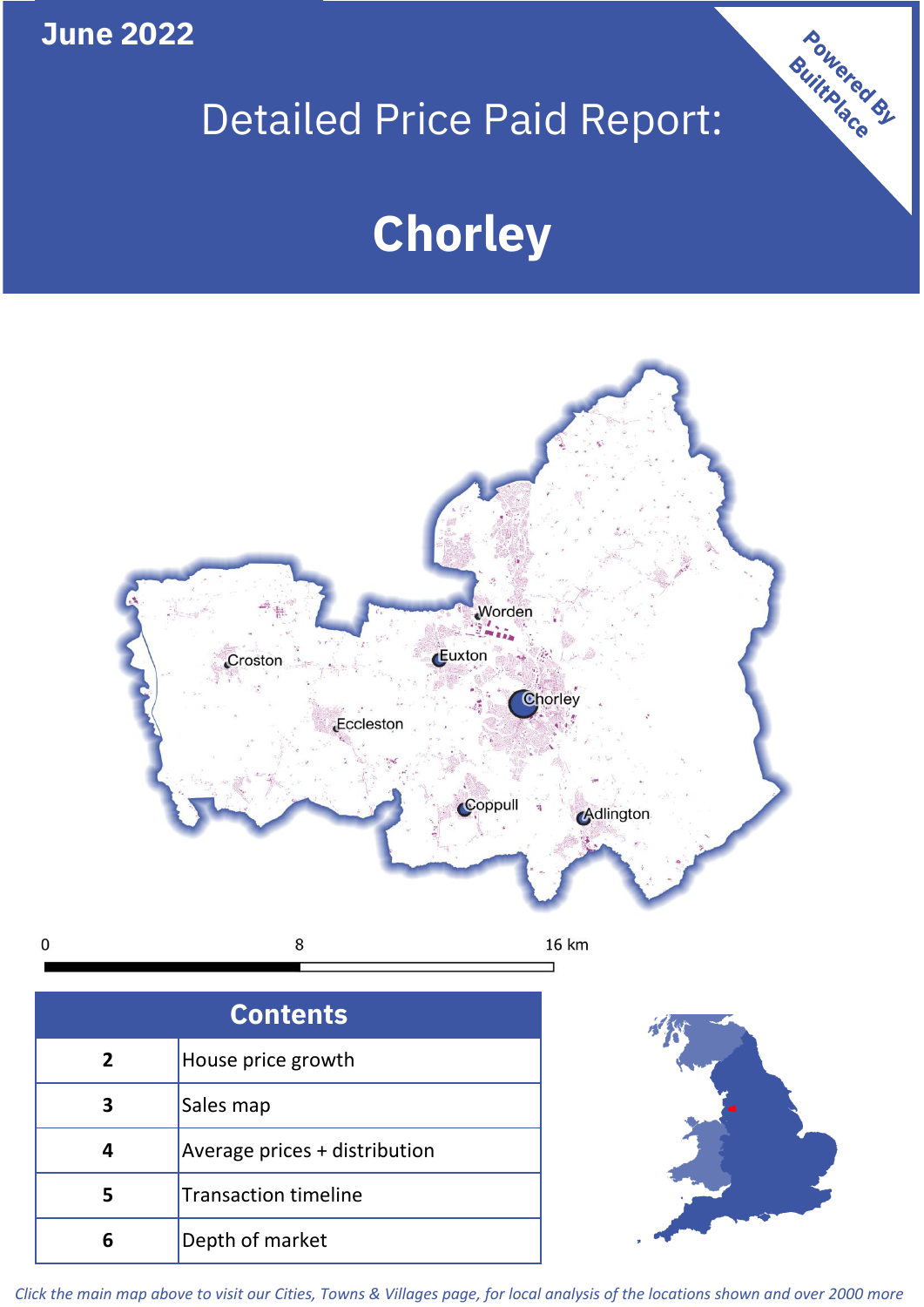## **Headline Data**

|                     | <b>Current level</b> | 3 month  | <b>Annual</b> | 5 year   | 10 year |
|---------------------|----------------------|----------|---------------|----------|---------|
| <b>House prices</b> | £224,930             | 5.2%     | 13.2%         | 34.6%    | 58.7%   |
| <b>Transactions</b> | 1,821                | $-11.5%$ | 6.6%          | $-15.3%$ | 16.5%   |

## **House Price Growth (April 2022 data)**

#### *Annual Change in House Prices*



House prices in Chorley grew by 13.2% in the 12 months to April 2022 (based on 3-month smoothed data). By comparison national house prices grew by 10.7% and prices in the North West grew by 11.0% over the same period.

Chorley house prices are now 34.5% above their previous peak in 2007, compared to +36.0% for the North West and +52.9% across England.



#### *Year-To-Date Change in House Prices, December to April*

Local prices have grown by 6.5% in 2022 so far, compared to growth of 3.4% over the same period last year.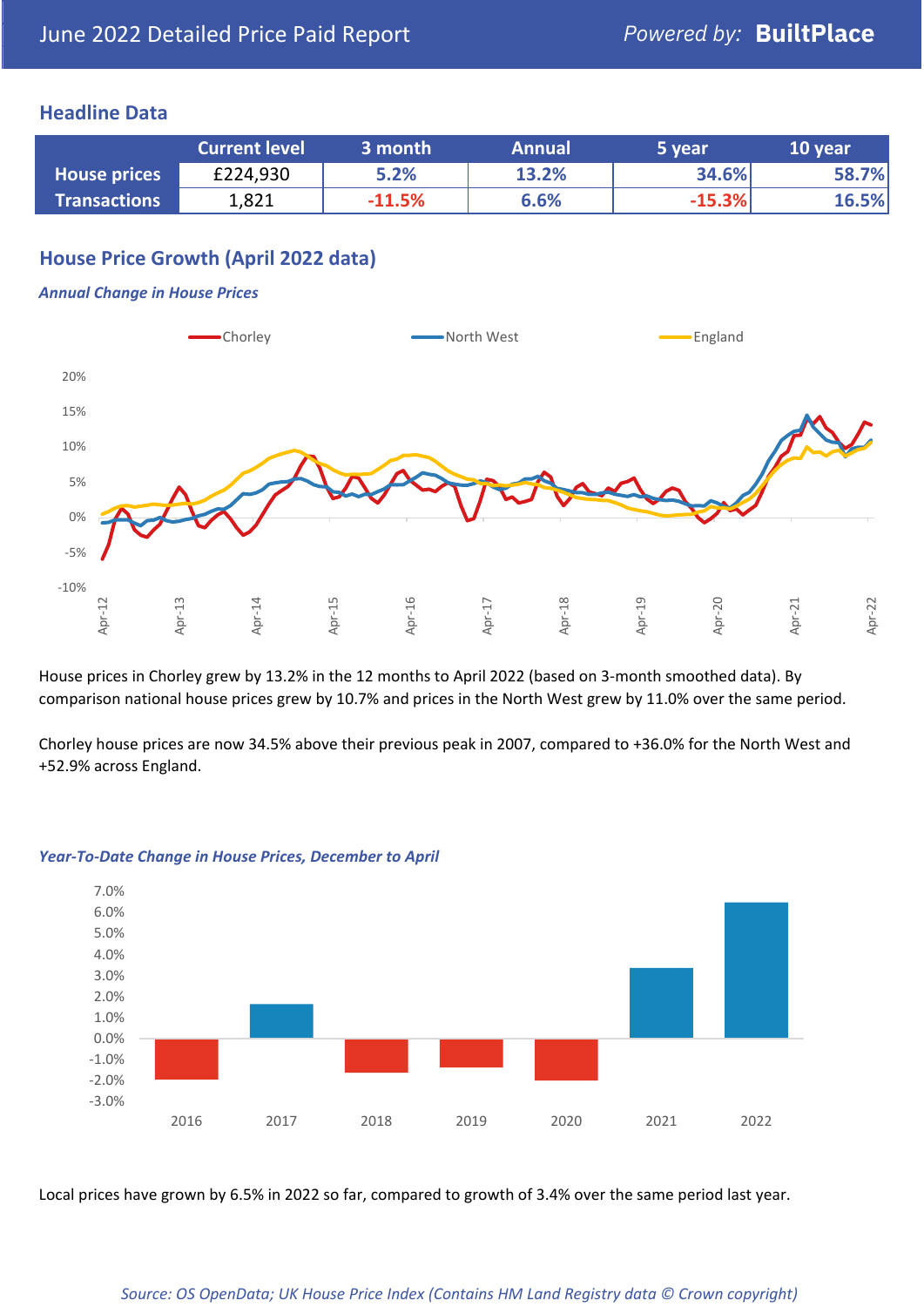## **House Price Map**

#### *12 months to April 2022*



*Each point is one postcode, coloured by the average value relative to all sales in this local authority (price bands are LA-specific quintiles).*

## **Map Key**

| Min      | <b>Max</b> |              |
|----------|------------|--------------|
| Up to    | £123,000   | 1st quintile |
| £123,000 | £164,000   | 2nd quintile |
| £164,000 | £207,000   | 3rd quintile |
| £207,000 | £287,000   | 4th quintile |
| £287,000 | and over   | 5th quintile |
|          |            |              |

*Source: OS OpenData; UK House Price Index (Contains HM Land Registry data © Crown copyright)*

0% Up to £123,000 *1st quintile / lowest 20%*

5th quintile / highest 20%

2nd quintile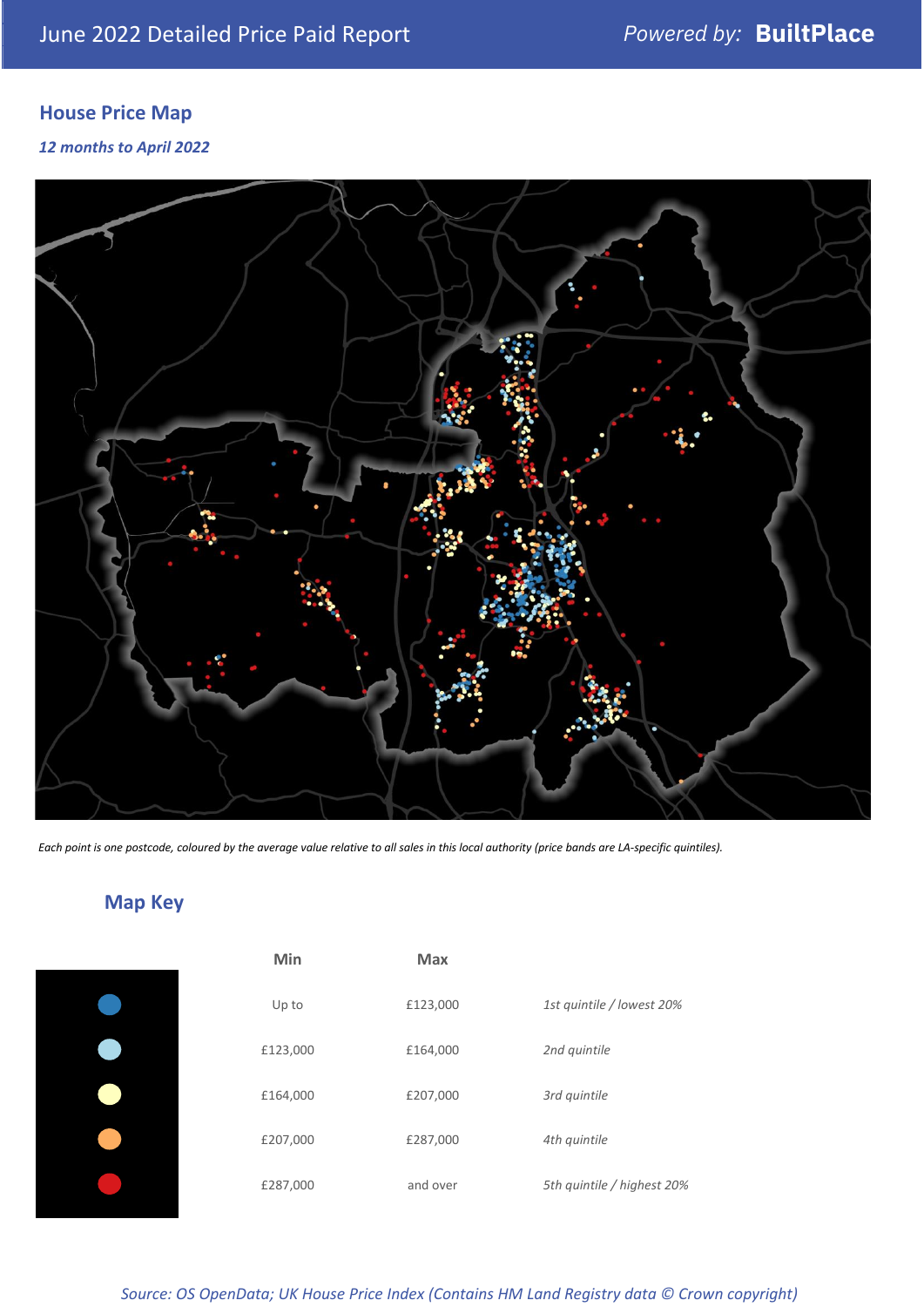## **Average House Price by Property Type**

#### *12 months to April 2022*



|                 | <b>New</b>           | <b>Second hand</b> |  |  |
|-----------------|----------------------|--------------------|--|--|
| <b>Flat</b>     | No recorded<br>sales | £124,568           |  |  |
| <b>Terraced</b> | £185,995             | £147,044           |  |  |
| Semi-detached   | £198,498             | £195,139           |  |  |
| <b>Detached</b> | £335,830             | £349,230           |  |  |

## **House Price Distribution by Year**

*All properties, by price band and calendar year (2020 = year to date)*

|                    | 1997 | 2002 | 2007 | 2012 | 2017 | 2019 | 2020 |
|--------------------|------|------|------|------|------|------|------|
| <b>Under £100k</b> | 86%  | 65%  | 21%  | 22%  | 16%  | 10%  | 12%  |
| £100-200k          | 13%  | 29%  | 57%  | 50%  | 47%  | 47%  | 49%  |
| E200-300k          | 1%   | 4%   | 16%  | 20%  | 24%  | 24%  | 23%  |
| £300-400k          | 0%   | 1%   | 4%   | 6%   | 9%   | 11%  | 7%   |
| £400-500k          | 0%   | 0%   | 1%   | 2%   | 3%   | 5%   | 6%   |
| <b>£500k-1m</b>    | 0%   | 0%   | 1%   | 1%   | 1%   | 3%   | 3%   |
| £1-2m              | 0%   | 0%   | 0%   | 0%   | 0%   | 0%   | 0%   |
| <b>Over £2m</b>    | 0%   | 0%   | 0%   | 0%   | 0%   | 0%   | 0%   |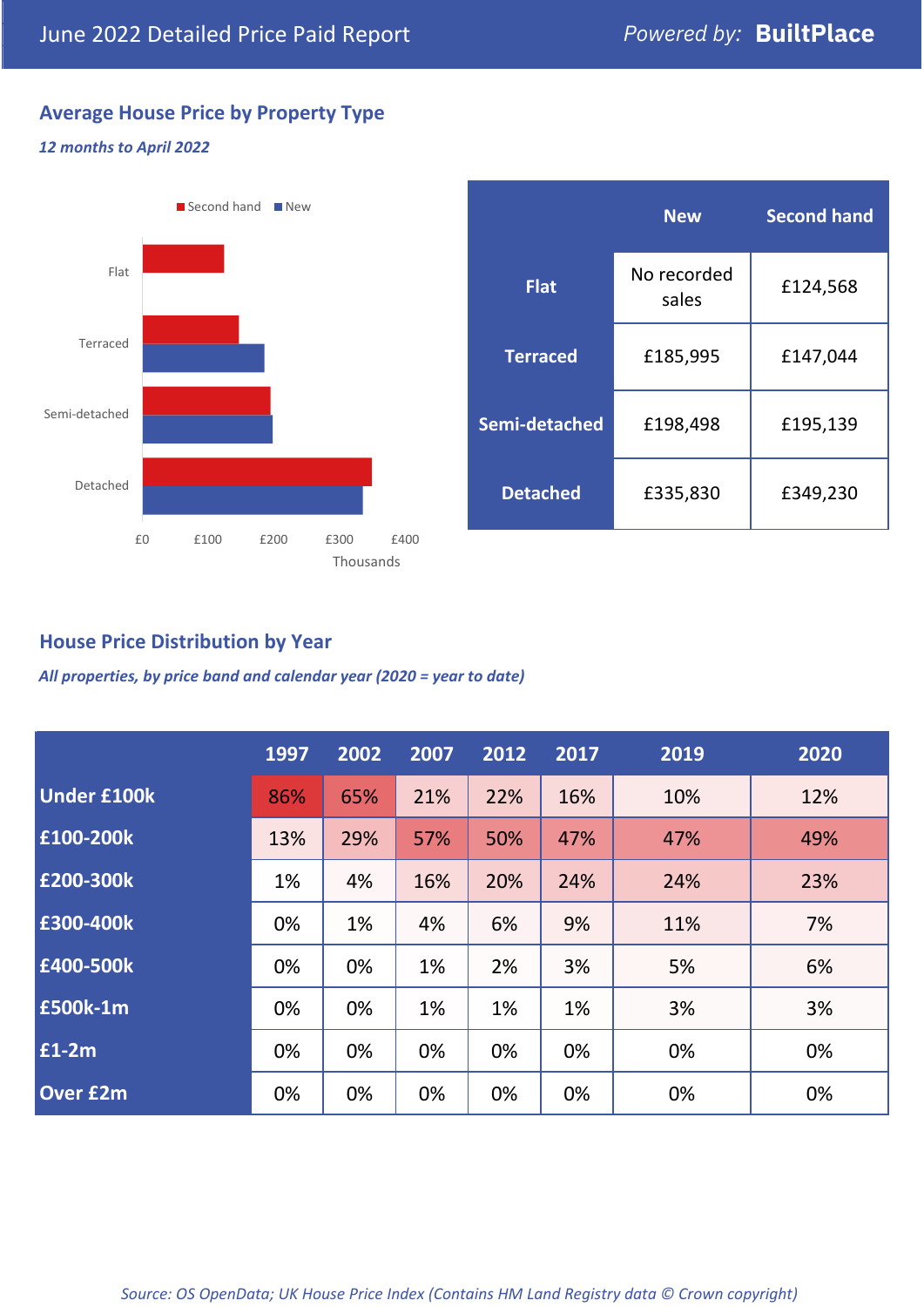## **Transactions (February 2022 data)**

*Annual Transactions, Indexed (2001-05 average = 100)*



There were 1,821 transactions in Chorley during the 12 months to February 2022. This is 69% of the average from 2001- 05 and suggests activity is significantly below pre-downturn levels.

Transactions in Chorley have fallen by 5.4% since 2014, compared to changes of +3.4% for North West and -7.7% for England.



#### *Cash and New Build Sales as % of Total, by Year*

*Note: The data on this page EXCLUDES transactions identified as transfers under a power of sale/repossessions, buy-to-lets (where they can be identified by a mortgage), and transfers to non-private individuals - i.e. it comprises only Land Registry 'A' data.*